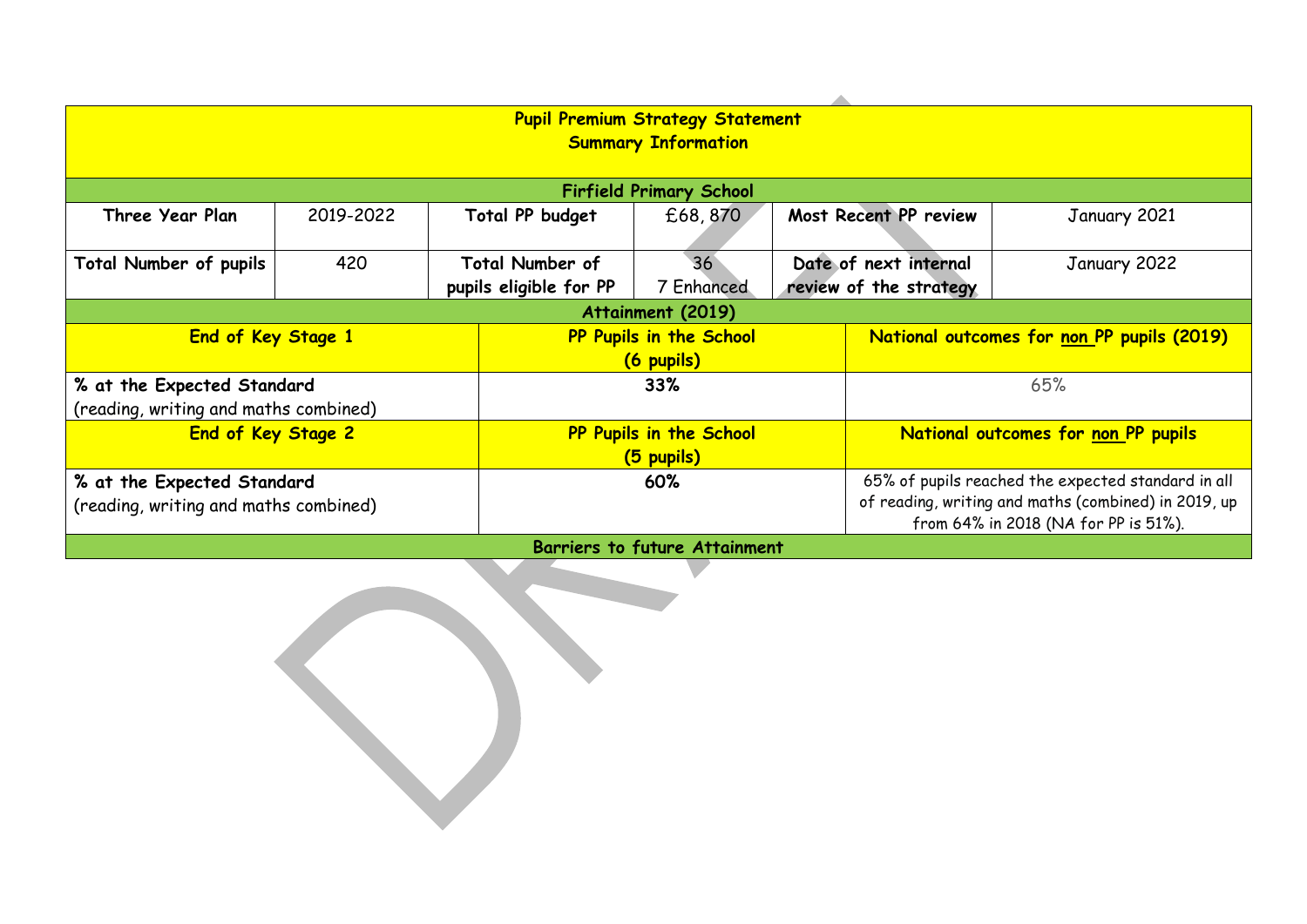**1 – READING:** A lower level of comprehension skills for lower/ middle Key Stage 2 pupils and development of questioning and inference are barriers for pupil's **achievement** in reading preventing higher rates of progress across the whole school.

**2- MATHS:** The retention of procedural fluency is causing a barrier for some pupils and so structuring and scaffolding is required to ensure maths **attainment** is raised for these pupils. (Mastery at KS1 and KS2) **(Priority on School Improvement Plan)**

3- **MOTOR SKILLS:** The fine motor skills of some pupils eligible for Pupil Premium are less developed than other pupils and this impacts on pupil's abilities and enjoyment of writing activities.

**4 – EMOTIONAL WELL BEING AND POSITIVE MENTAL HEALTH**: The emotional well-being and behaviour of some pupils entitled to Pupil Premium funding impacts upon their capacity to access the curriculum **(Priority on School Improvement Plan)**

## **External Barriers (issues which also require action outside of school)**

Some of the pupils identified for Pupil Premium within the school have a higher rate of absence / later arrival to school. This reduces their learning and teaching time in school and impacts upon their progress.

| <b>Desired Outcomes</b>                                                                                                                                                                                                                                                                        |                                                                                                                                                                                                                                                                              |  |  |  |  |  |
|------------------------------------------------------------------------------------------------------------------------------------------------------------------------------------------------------------------------------------------------------------------------------------------------|------------------------------------------------------------------------------------------------------------------------------------------------------------------------------------------------------------------------------------------------------------------------------|--|--|--|--|--|
| Desired Outcomes and how these will be measured                                                                                                                                                                                                                                                | <b>Success Criteria</b>                                                                                                                                                                                                                                                      |  |  |  |  |  |
| 1 - The development of inference skills in reading and widening reading activities and experiences for<br>pupils will assist in removing barriers to reading comprehension and improve reading outcomes.<br>Reading 73% (62%) Expected 27% (17%) WAGD (2019 NA KS2)<br><b>National Average</b> | School assessment and end of Key Stage tests will evidence that pupils are<br>making increased progress in reading and the difference is diminishing<br>between pupils entitled to Pupil Premium and that of others nationally.                                              |  |  |  |  |  |
| Reading 62% Expected 18% WAGD (Summer 2021 - school data Years 1-6)<br>Disadvantaged<br>School Data for Summer 2021 for Key Stage 2 pupils (Year 6), 100% of disadvantaged pupils reached<br>the expected standard for reading (4 pupils).                                                     | The school introduced DERIK skills to support comprehension. Additional<br>resources have been purchased to support reading. Whole class reading in<br>Year 3-6 developing a mastery approach to support quality first teaching.<br>No summer data for 2020 due to Covid-19. |  |  |  |  |  |
| School Data for Summer 2021 for Key Stage 1 pupils, 40% of disadvantaged pupils reached the<br>expected standard for reading (10 pupils).                                                                                                                                                      | Autumn 2020 data showed (Years 3-6) that 58% of disadvantaged pupils<br>were on tract to reach expected and 4% on track to be WAGD. This<br>compares to 57% in Autumn 2021 and 9% WAGD. When we look at the                                                                  |  |  |  |  |  |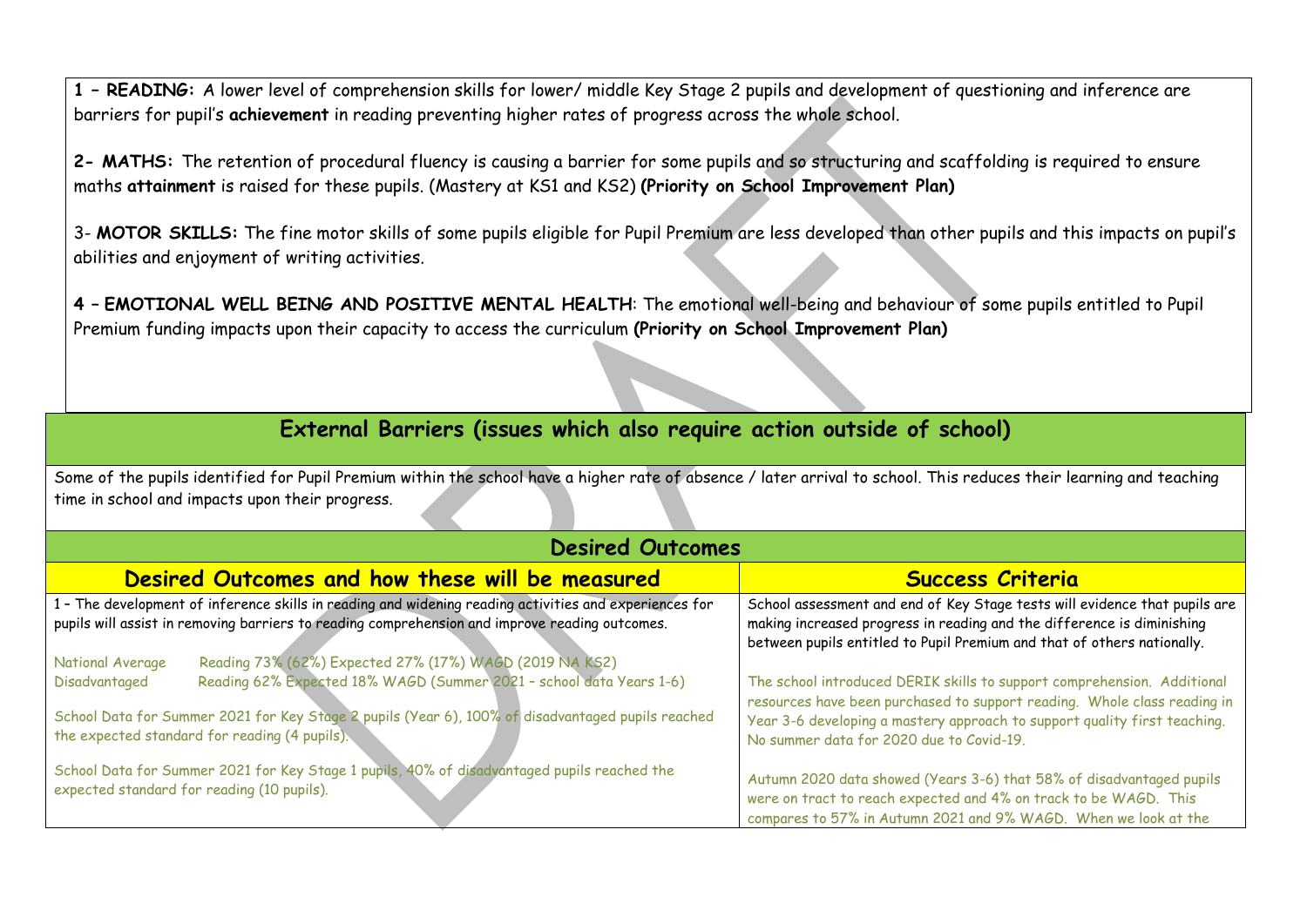| School Data for Summer 2021 for Early Years Foundation Stage show that 60% of pupils reached the                                                                                                                                                                        | data for Year 6 (Sum 2021), 100% were working at expected and 50%                                                                                                                                                                                                                                                             |  |  |
|-------------------------------------------------------------------------------------------------------------------------------------------------------------------------------------------------------------------------------------------------------------------------|-------------------------------------------------------------------------------------------------------------------------------------------------------------------------------------------------------------------------------------------------------------------------------------------------------------------------------|--|--|
| expected standard for reading although only 20% reached a 'Good Level of Development' (5 pupils).                                                                                                                                                                       | WAGD. Current Year 6 (Autumn 2021) shows 75% on track)                                                                                                                                                                                                                                                                        |  |  |
| 2 - Pupils will develop their dexterity and stability and increase their fine motor manipulation in order                                                                                                                                                               | School assessment and end of Key Stage tests will evidence that pupils are                                                                                                                                                                                                                                                    |  |  |
| to write more clearly and form letters consistently leading to a higher quality of presentation skills and                                                                                                                                                              | making increased progress in writing and the difference is diminishing                                                                                                                                                                                                                                                        |  |  |
| a greater enjoyment in writing.                                                                                                                                                                                                                                         | between pupils entitled to Pupil Premium and that of others nationally.                                                                                                                                                                                                                                                       |  |  |
| National Average<br>Writing 78% (68%) Expected 20% (11%) WAGD (2019 NA KS2)<br>Disadvantaged<br>Writing 54% Expected 10% WAGD (Summer 2021 - school data Years 1-6)<br>School Data for Summer 2021 for Key Stage 2 (Year 6) pupils, 75% of disadvantaged pupils reached | Writing was an area that affected most by Covis-19. The direct support<br>for fine motor skills was no maximised as these skills could not be taught<br>through physical literacy sessions as planned.                                                                                                                        |  |  |
| the expected standard for writing (4 pupils).                                                                                                                                                                                                                           | The percentage of pupils in 2021 on track to reach expected is lower than                                                                                                                                                                                                                                                     |  |  |
| School Data for Summer 2021 for Key Stage 1 pupils, 30% of disadvantaged pupils reached the                                                                                                                                                                             | the national average but the percentage reaching expected by the end of                                                                                                                                                                                                                                                       |  |  |
| expected standard for writing (10 pupils).                                                                                                                                                                                                                              | Key Stage 2 was in line with NA (above disadvantaged pupils nationally).                                                                                                                                                                                                                                                      |  |  |
| School Data for Summer 2021 for Early Years Foundation Stage show that 40% of pupils reached the<br>expected standard for writing although only 20% reached a 'Good Level of Development' (5 pupils).                                                                   | Autumn 2020 data showed (Years 3-6) that 58% of disadvantaged pupils<br>were on track to reach expected and 4% on track to be WAGD. This<br>compares to 45% in Autumn 2021 and 15% WAGD. When we look at the<br>data for Year 6 (Sum 2021), 75% were working at expected. Current Year<br>6 (Autumn 2021) shows 50% on track. |  |  |
| 3 - Pupils' basic acquisition of number and the application of skills and fluency are developed to enable                                                                                                                                                               | School assessment and end of Key Stage tests will evidence that pupils are                                                                                                                                                                                                                                                    |  |  |
| pupils to gain in confidence in their maths and lead to a greater enjoyment in maths as the barriers are                                                                                                                                                                | making increased progress in maths and the difference is diminishing                                                                                                                                                                                                                                                          |  |  |
| removed.                                                                                                                                                                                                                                                                | between pupils entitled to Pupil Premium and that of others nationally.                                                                                                                                                                                                                                                       |  |  |
| Maths 79% (67%) Expected % 27 (16%) WAGD (2019 NA KS2)<br>National Average<br>Maths 61% Expected 10% WAGD (Summer 2021 - school data Years 1-6)<br>Disadvantaged                                                                                                        | Autumn 2020 data showed (Years 3-6) that 67% of disadvantaged pupils<br>were on track to reach expected and 4% on track to be WAGD. This<br>compares to 48% in Autumn 2021 and 6% WAGD. When we look at the                                                                                                                   |  |  |
| School Data for Summer 2021 for Key Stage 2 (Year 6) pupils, 100% of disadvantaged pupils reached                                                                                                                                                                       | data for Year 6 (Sum 2021), 100% were working at expected. Current                                                                                                                                                                                                                                                            |  |  |
| the expected standard for maths (4 pupils).                                                                                                                                                                                                                             | Year 6 (Autumn 2021) shows 75% on track.                                                                                                                                                                                                                                                                                      |  |  |
| School Data for Summer 2021 for Key Stage 1 pupils, 30% of disadvantaged pupils reached the                                                                                                                                                                             | This would indicate that maths for disadvantaged pupils has been affected                                                                                                                                                                                                                                                     |  |  |
| expected standard for maths (10 pupils).                                                                                                                                                                                                                                | the most by Covid-19.                                                                                                                                                                                                                                                                                                         |  |  |
| School Data for Summer 2021 for Early Years Foundation Stage show that 20% of pupils reached the<br>expected standard for maths (5 pupils).                                                                                                                             |                                                                                                                                                                                                                                                                                                                               |  |  |
|                                                                                                                                                                                                                                                                         |                                                                                                                                                                                                                                                                                                                               |  |  |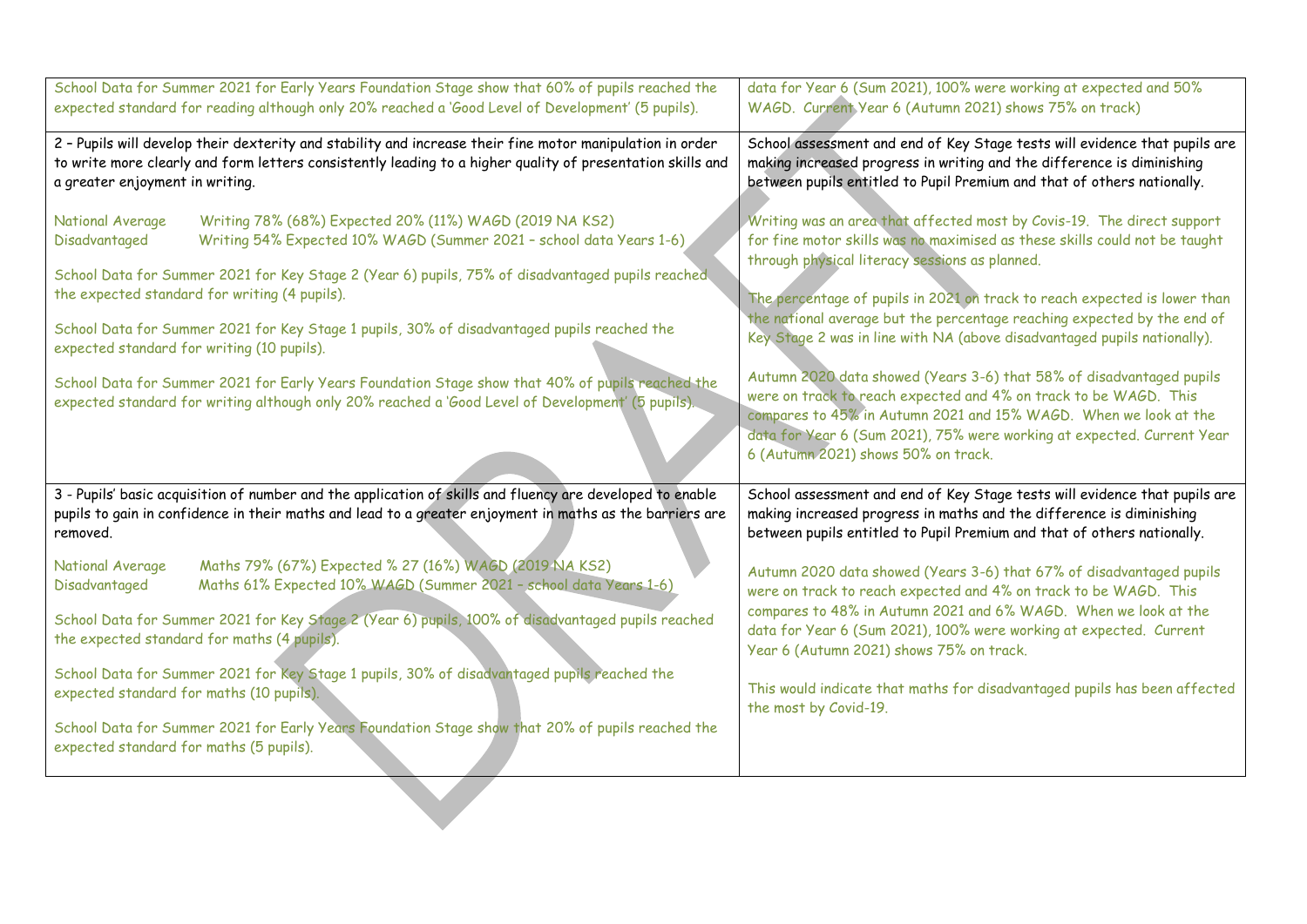| 4 - Pupils will be able to deal more effectively with emotional and social difficulties through the high                                                                                             | Boxhill Profile information and observations evidence that pupils and                                                                                                                                                                                                                                                                                                                                                                                                                                                                                                                                                                                                                                                     |
|------------------------------------------------------------------------------------------------------------------------------------------------------------------------------------------------------|---------------------------------------------------------------------------------------------------------------------------------------------------------------------------------------------------------------------------------------------------------------------------------------------------------------------------------------------------------------------------------------------------------------------------------------------------------------------------------------------------------------------------------------------------------------------------------------------------------------------------------------------------------------------------------------------------------------------------|
| quality support and intervention from well trained, experienced staff at Nurture Club / Star Club<br>sessions.                                                                                       | increasingly able to play and work effectively with others and be able to<br>verbalise difficulties and feelings. By removing these emotional barriers to<br>learning, increased progress will be evidenced through school assessment<br>and workbooks.<br>Covid-19 effected the planned use of nurture for the majority of 2020.<br>The school supported pupils and families through remote learning. Many<br>disadvantaged children were still in school. Remote learning had a good<br>range of activities to support emotional and social wellbeing. When the<br>children returned after lockdown the themes for learning (September<br>2020) focussed on PSHE to support pupils.                                     |
| 5 - Attendance at clubs will increase for pupils eligible for Pupil Premium and this will widen<br>experiences and interests for these pupils                                                        | Registers of club attendance and observations and discussions with pupils<br>will demonstrate that a higher percentage of pupils eligible for Pupil<br>Premium are taking part in the wider aspects of school life and enriching<br>their school experience (including musical activities).<br>Covid-19 affected the ability for the school to offer sports clubs and<br>wider experiences for disadvantaged pupils. The school is currently<br>tracking pupils for the school year 2021/22 and early indicators show that<br>in Year 2 and 3 100% of SEND / PP children have taken part in a sports<br>club in the Spring Term. The percentage remains high in Year 4 and one<br>Year 6 class and lower in Year 1 and 5. |
| 6-Attendance of identified groups pf pupils including those eligible for Pupil Premium will have<br>improved to at least in- line with national and the number of late arrivals will have decreased. | Overall Pupil Premium attendance increases to be at least in line with<br>national data. Persistent late arrivals and persistent absenteeism will have<br>reduced dramatically.<br>Attendance has not been an area that the school has been able to measure<br>accurately during the past 5 terms due to Covid-19. The school has<br>successfully changed the attendance of one persistent absentee and<br>continues to work with families through its Early Help Offer.<br>Attendance up to Spring Half Term 2020 (pre Covid-19) showed that<br>attendance for pupil premium was 94.3% (National Average 94.1%) and<br>Enhanced was 96.8%. This compared to the school average of 97.2% for<br>all children.             |